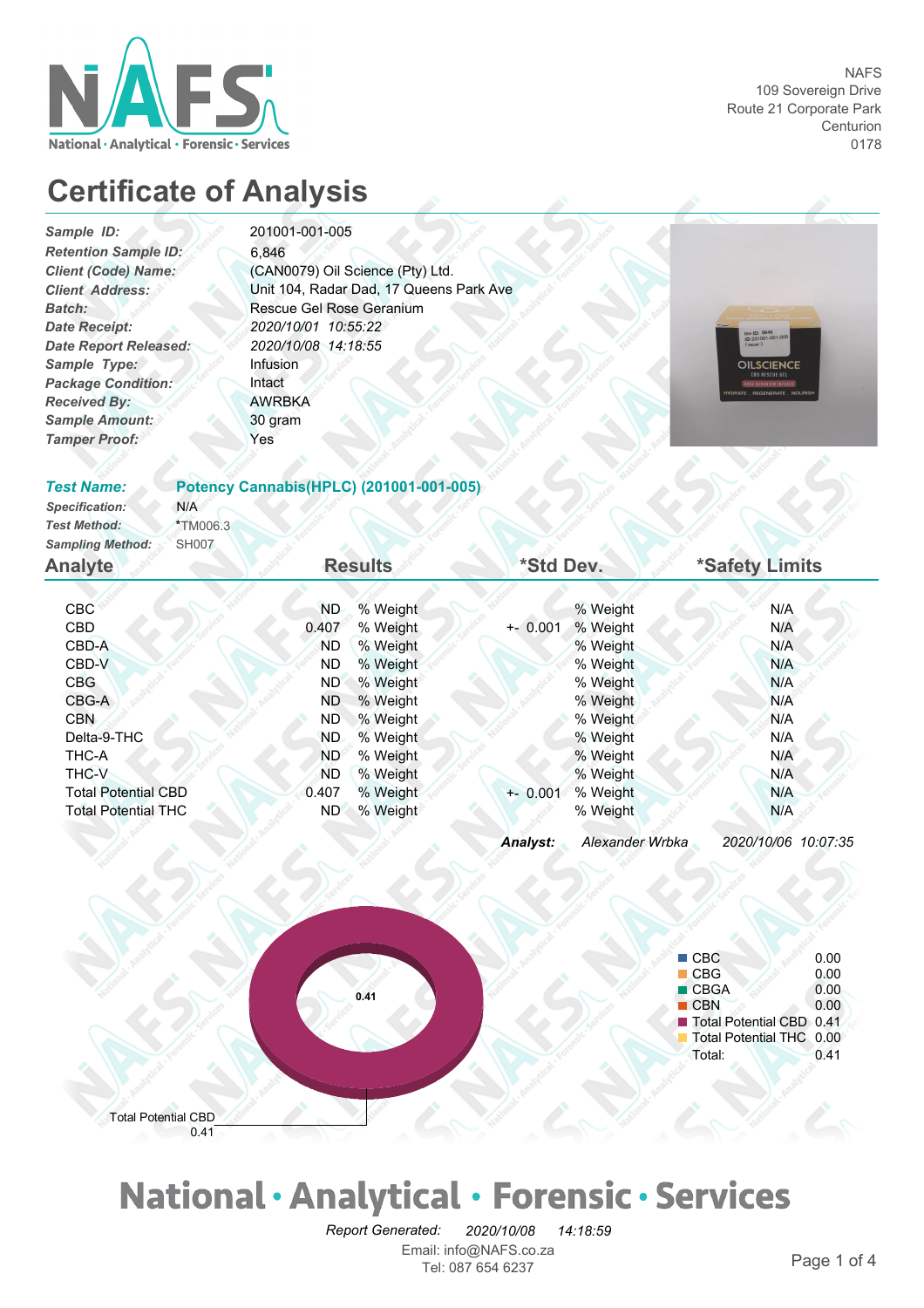

#### *\*ND (Not Detected)*

*\*The current test method version is Validated*

*\*Standard Deviation (Uncertainty of measurement of applicable duplicate sample)*

*\*Safety Limits (Regulatory limits specified are according to the United States pharmacopeia where applicable)*

| <b>Test Name:</b><br>Specification:<br><b>Test Method:</b><br><b>Sampling Method:</b> | <b>USP Specification (Oral)</b><br>*TM003.3<br><b>SH007</b> |           |                | Residual Solvents Class 3 (USP467) (201001-001-005) |              |                |     |                     |
|---------------------------------------------------------------------------------------|-------------------------------------------------------------|-----------|----------------|-----------------------------------------------------|--------------|----------------|-----|---------------------|
| <b>Analyte</b>                                                                        |                                                             |           | <b>Results</b> | *Std Dev.                                           |              | *Safety Limits |     |                     |
| 2-Butanol                                                                             |                                                             | ND.       | ppm            |                                                     | ppm          | < 5000         | ppm | <b>PASS</b>         |
| Acetone                                                                               |                                                             | ND        | ppm            |                                                     | ppm          | < 5000         | ppm | <b>PASS</b>         |
| Methylethyl Ketone                                                                    |                                                             | ND        | ppm            |                                                     | ppm          | < 5000         | ppm | <b>PASS</b>         |
| Ethanol                                                                               |                                                             | ND.       | ppm            |                                                     | ppm          | < 5000 ppm     |     | <b>PASS</b>         |
| <b>Ethyl Acetate</b>                                                                  |                                                             | ND.       | ppm            |                                                     | ppm          | < 5000         | ppm | <b>PASS</b>         |
| Heptane                                                                               |                                                             | <b>ND</b> | ppm            |                                                     | ppm          | < 5000         | ppm | <b>PASS</b>         |
| Isopropanol                                                                           |                                                             | <b>ND</b> | ppm            |                                                     | ppm          | < 5000         | ppm | <b>PASS</b>         |
| Pentane                                                                               |                                                             | ND.       | ppm            |                                                     | ppm          | < 5000         | ppm | <b>PASS</b>         |
| tert-Butylmethyl Ether                                                                |                                                             | ND        | ppm            |                                                     | ppm          | < 5000         | ppm | <b>PASS</b>         |
|                                                                                       |                                                             |           |                | Analyst:                                            | Paul Myburgh |                |     | 2020/10/07 08:53:40 |

| 2-Butanol              | 0.00 |
|------------------------|------|
| Acetone                | 0.00 |
| <b>Butanone</b>        | 0.00 |
| <b>Ethanol</b>         | 0.00 |
| <b>Ethyl Acetate</b>   | 0.00 |
| Isopropanol            | 0.00 |
| tert-Butylmethyl Ether | 0.00 |
| Heptane                | 0.00 |
| Total:                 | 0.00 |
|                        |      |

*\*ND (Not Detected)*

*\*The current test method version is Validated*

*\*Standard Deviation (Uncertainty of measurement of applicable duplicate sample)*

*\*Safety Limits (Regulatory limits specified are according to the United States pharmacopeia where applicable)*

**0.00**

*\*OR (Outside Range) For quantitative analysis, calibration range is the concentration within which the analysis method is accurate. For limit tests the a single point calibration is employed with a range of +-15% across the specification limit. An OR analyte flag signifies that only semi-quantitative data has been reported.* 

## National · Analytical · Forensic · Services

Email: info@NAFS.co.za Tel: 087 654 6237<br>Tel: 087 654 6237 *Report Generated: 2020/10/08 14:18:59*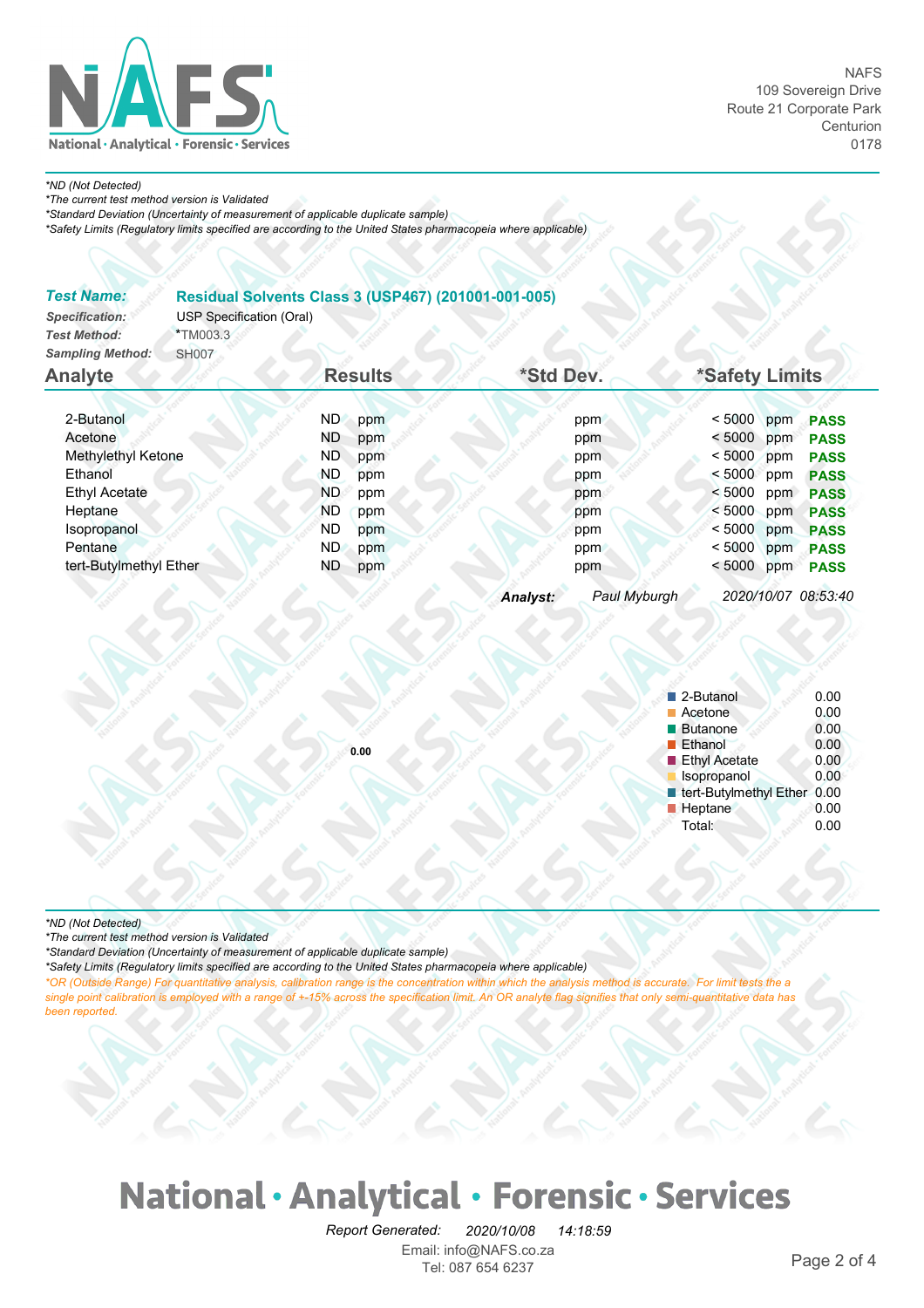

#### *Test Name:*

**Terpenes (201001-001-005)**

| Specification:          | N/A          |
|-------------------------|--------------|
| <b>Test Method:</b>     | *TM003.5     |
| <b>Sampling Method:</b> | <b>SH007</b> |

| <b>Analyte</b>         | <b>Results</b> |      | *Std Dev.   |                | *Safety Limits      |  |
|------------------------|----------------|------|-------------|----------------|---------------------|--|
| Alpha-Bisabolol        | ND             | mg/g |             | mg/g           | N/A                 |  |
| Alpha-Humulene         | 0.029          | mg/g | $+ - 0.001$ | mg/g           | N/A                 |  |
| Alpha-Pinene           | 0.035          | mg/g | $+ - 0.001$ | mg/g           | N/A                 |  |
| Alpha-Terpinene        | ND.            | mg/g |             | mg/g           | N/A                 |  |
| Beta-Caryophyllene     | 0.114          | mg/g | $+ - 0.001$ | mg/g           | N/A                 |  |
| Beta-Myrcene           | ND.            | mg/g |             | mg/g           | N/A                 |  |
| Beta-Pinene            | ND.            | mg/g |             | mg/g           | N/A                 |  |
| Camphene               | ND.            | mg/g |             | mg/g           | N/A                 |  |
| cis-Nerolidol          | 0.118          | mg/g |             | mg/g           | N/A                 |  |
| Delta-3-Carene         | <b>ND</b>      | mg/g |             | mg/g           | N/A                 |  |
| Gamma-Terpinene        | <b>ND</b>      | mg/g |             | mg/g           | N/A                 |  |
| Geraniol               | 0.827          | mg/g | $+ - 0.024$ | mg/g           | N/A                 |  |
| Guaiol                 | <b>ND</b>      | mg/g |             | mg/g           | N/A                 |  |
| Isopulegol             | <b>ND</b>      | mg/g |             | mg/g           | N/A                 |  |
| Limonene               | <b>ND</b>      | mg/g |             | mg/g           | N/A                 |  |
| Linalool               | 0.245          | mg/g | $+-0.025$   | mg/g           | N/A                 |  |
| Ocimene                | <b>ND</b>      | mg/g |             | mg/g           | N/A                 |  |
| Para-Cymene            | <b>ND</b>      | mg/g |             | mg/g           | N/A                 |  |
| Terpinolene            | <b>ND</b>      | mg/g |             | mg/g           | N/A                 |  |
| <b>Total Nerolidol</b> | 0.118          | mg/g |             | mg/g           | N/A                 |  |
| trans-Nerolidol        | <b>ND</b>      | mg/g |             | mg/g           | N/A                 |  |
|                        |                |      | Analyst:    | Thembani Twala | 2020/10/02 11:47:59 |  |

 $252.52.52$ 



*\*The current test method version is Un-Validated*

*\*Standard Deviation (Uncertainty of measurement of applicable duplicate sample)*

*\*Safety Limits (Regulatory limits specified are according to the United States pharmacopeia where applicable)*

## National · Analytical · Forensic · Services

Email: info@NAFS.co.za Tel: 087 654 6237<br>Tel: 087 654 6237 *Report Generated: 2020/10/08 14:18:59*